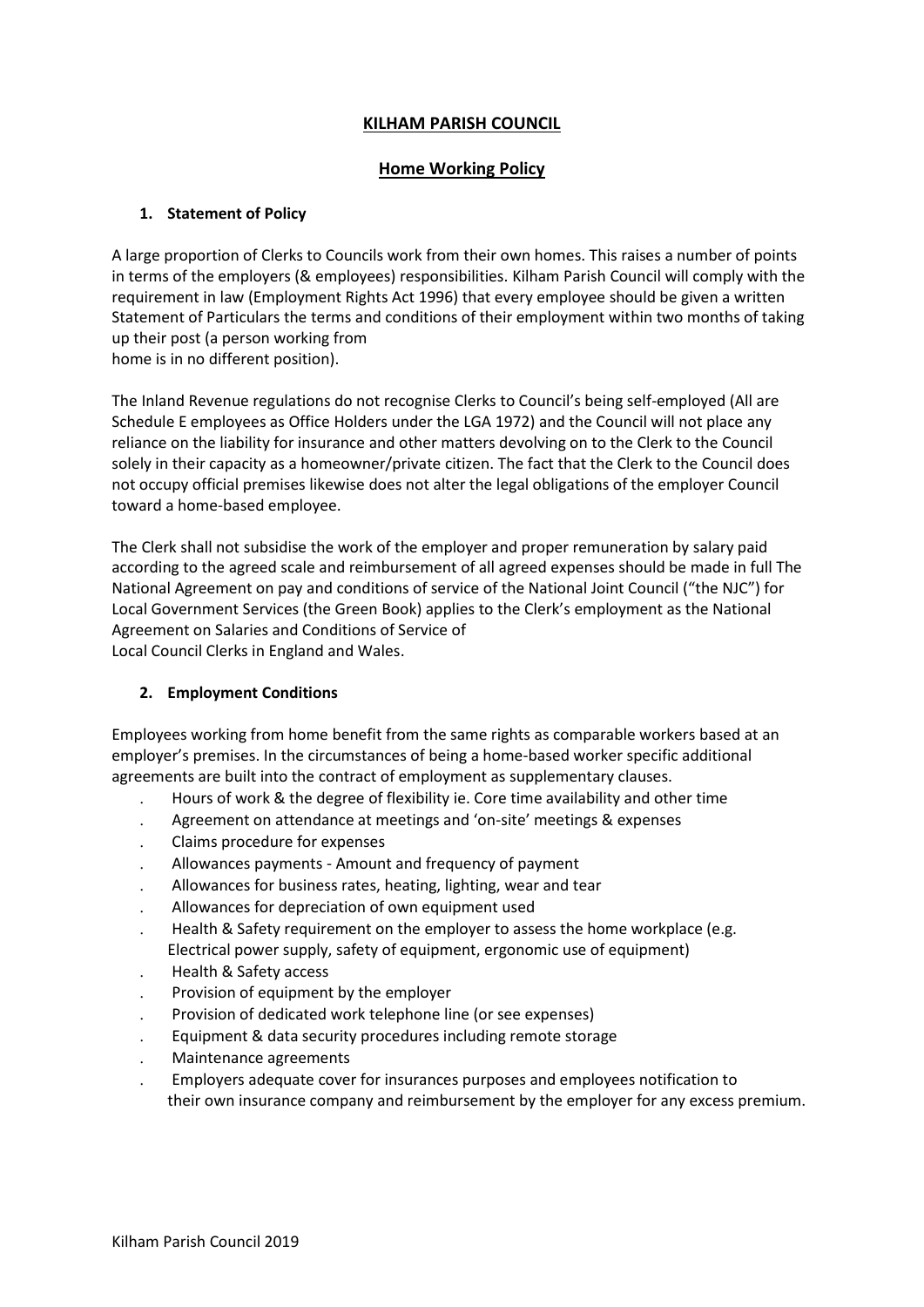## **3. Data Protection**

The Council will be registered under the Data Protection Act 1998. The responsibility is for the processing and storage of data electronically or in written format. The principles set out in the Act must be applied. ie. that data is processed lawfully, is accurate, relevant, not excessive and is kept up to date

### **4. Data Access**

Kilham Parish Council and the Clerk to the Council will ensure that other household members do not have access to personal data as defined in the Data Protection Act 1998. Appropriate security measures must be considered and put in place to satisfy the requirements of the Act. This extends to security of electronic files, disposal of confidential waste and the locking of the home/office computer. Passwords should be known to the Clerk to the Council and the Chairman of Council only. The Council should ensure that they provide the latest anti-virus software to protect information.

#### **5. Privacy**

Kliham Parish Council respects the privacy of the employee. Employees working from home have a right to privacy out of agreed work hours and should be able to separate their working and private lives. The Work Life Balance Standards apply equally to the office and home based employee. Times when the home-based employee can and cannot be contacted should be agreed and not breached unless in the case of a legitimate

emergency. A separate business line with a message recorder will help in this. Home visits should be arranged at times acceptable to the employee.

### **6. Equipment**

All questions concerning work equipment, liability and costs must be openly and transparently defined before the contract is agreed. Kilham Parish Council will provide such equipment as is necessary to carry out the functions of the work and also the regular maintenance of such equipment. If the Council makes use of the home-based workers own equipment then a proper schedule of compensation to cover costs, wear and tear and depreciation must be agreed before the contract is signed. The Council is responsible for supplying whatever technical support is necessary and for upgrading equipment in line with their requirements in the job function. The home-based worker must undertake to take good care of the equipment and not to abuse its use in any way, particularly in respect of the collection or distribution of illegal material via the internet.

### **7. Health and Safety**

Employers have general duties under the Health & Safety legislation for all their employees. This applies whether the work is carried out in office premises or remotely. The general duty is qualified by the principle of so far as is reasonable practicable. Employees also have a responsibility to take reasonable care of their own health and safety and the health and safety of others who may be affected by what they do. For the homebased worker this is likely to include visitors to the 'office' family, friends, etc. It is the employees' responsibility

to report all employment related hazards related to their own or others' health.

Employers are required to carry out a suitable and sufficient Risk Assessment of all work activity under the Management of Health and Safety at Work Regulations 1992. This includes those that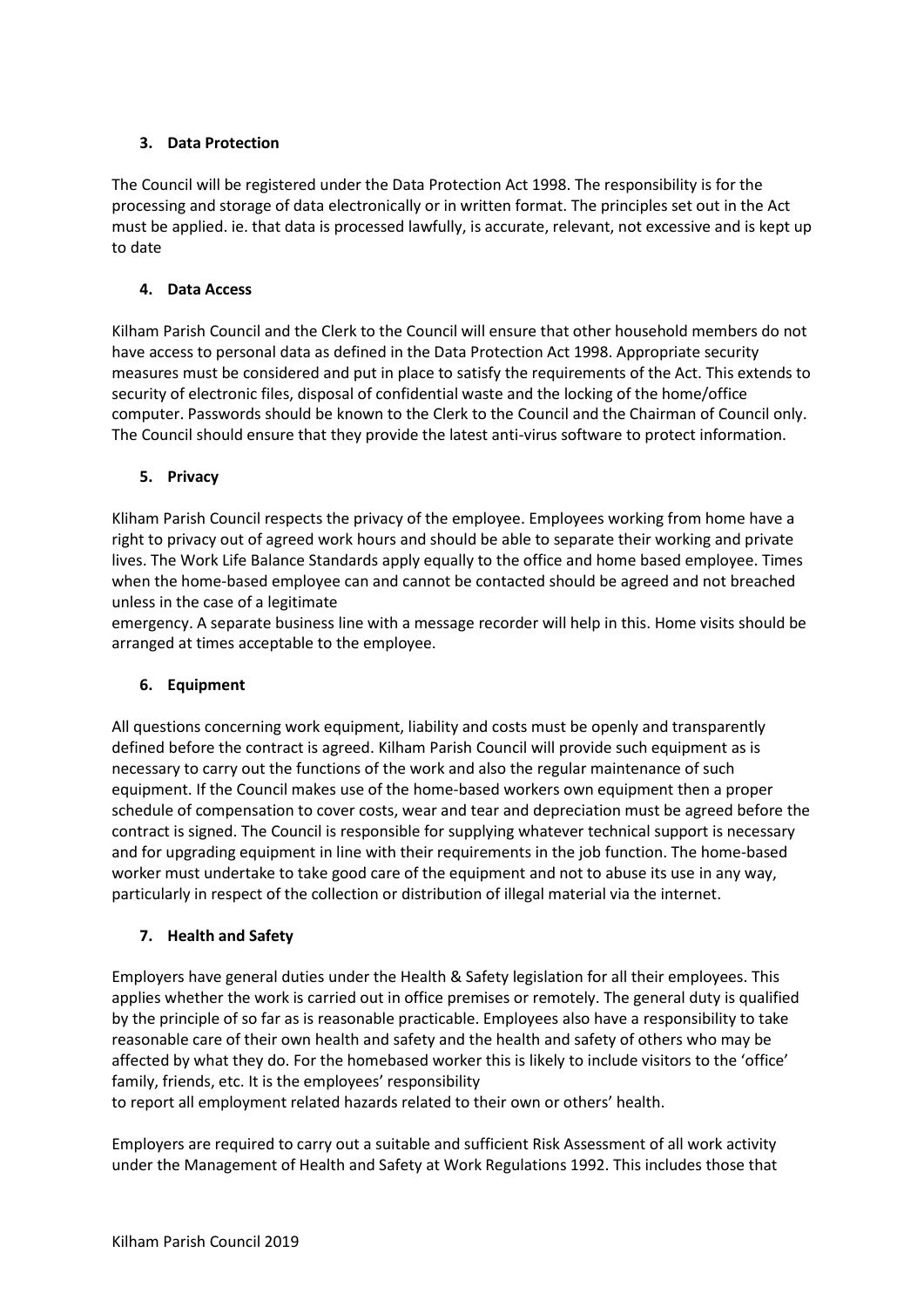work from home. It is also good practice for the home-based worker to carry out their own Risk Assessment using identical forms. The Council has a written Health and Safety Policy. In order to verify that the applicable health and safety provisions are correctly applied, the employer, workers representative or relevant authorities have access to the workplace within the limits of national legislation. For a home-based worker such access is subject to prior notification and agreement. The home-based worker is entitled to request inspection visits.

Employers have a duty to report and keep a record of certain accidents, injuries, diseases and dangerous occurrences. There is also a duty under social security legislation to record accidents involving personal injury (the Statutory Accident Book requirement). Health & Safety Information line: Tel: 08701 545500 www.hse.gov.uk Guidance on Home Working INDG 226

### **8. Personal Security**

The personal safety of the home-based worker is of particular relevance in the case of Clerks to Councils. There is a requirement for access to the Proper Officer by any member of the Electorate. Clearly the risk assessment must acknowledge that this is in the high category, particularly when no other person is likely to be present. In general any meeting to look at documents should be by appointment when someone else (Councillor) can be present, or the meeting should take place in a public building. No meeting should take place out of the agreed hours of work. A separate telephone line also offers privacy.

# **9. Organisation of Work**

Home-based working taking place as it does in isolation from a workplace and immediate colleagues can impose particular stress on the individual. The Council will seek to ensure that this aspect is fully discussed and understood at the selection stage of recruitment to the post. As the workload and performance standards of the KPC Home Working Policy home-based worker are equivalent to those of comparable Clerks to Councils' in office based premises the arrangement should acknowledge the need of the home-based worker to be 'kept in the loop'. A mechanism for the delivery of feedback on performance is a core responsibility of the employer. Regular visits should be scheduled with the Chairman to discuss work progress, issues, etc.

The Council will ensure measures are in place preventing the home-based Clerk to the Council from being isolated from the rest of his/her professional community and should ensure that the means are in place as part of the job description for such contact to take place ie. Membership of the professional body the Society of Local Council Clerks; attendance at county meetings of Clerks to Councils', attendance at relevant training

sessions provided by the Society or county association of NALC, attendance at the annual conference of the Society, etc.

# **10. Training**

A home-based worker has the same rights to training as any other worker. A newly appointed, home-based Clerk to the Council will not have the advantage of office based colleagues of access to an immediate knowledge base. The learning curve for the home working Clerk should therefore be anticipated to be longer than that of a comparable office based colleague. The Council will therefore ensure that the Clerk to the Council is given the opportunity to gain recognised competence in the job by following the 'Working With Your Council' distance learning course supported by a Qualified Clerk mentor.